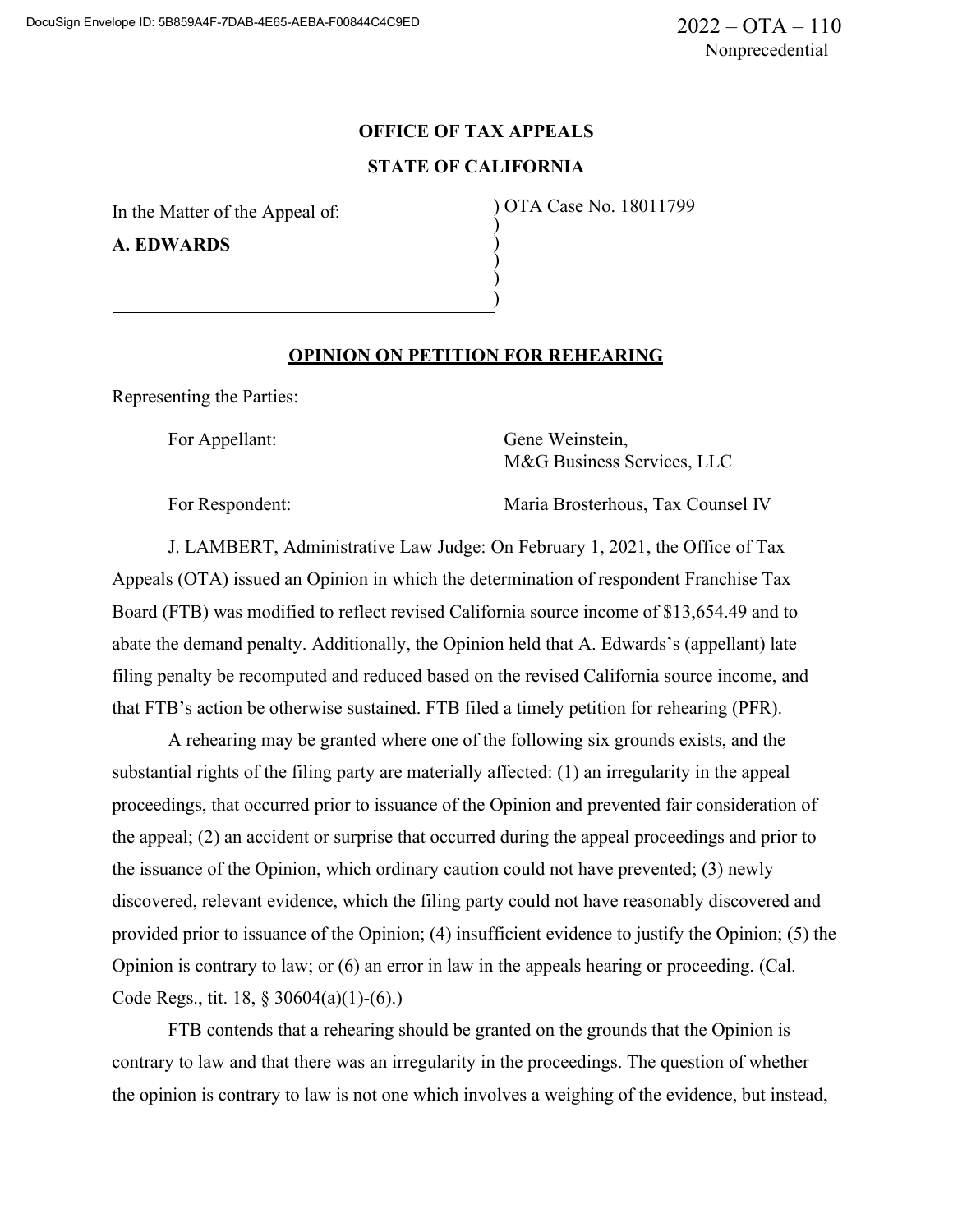requires a finding that the opinion is "unsupported by any substantial evidence"; that is, the record would justify a directed verdict against the prevailing party. (*Sanchez-Corea v. Bank of America* (1985) 38 Cal.3d 892, 906.)<sup>1</sup> This requires a review of the opinion in a manner most favorable to the prevailing party, and an indulging of all legitimate and reasonable inferences to uphold the opinion if possible. (*Id*. at p. 907.) The question before us on a petition for rehearing does not involve examining the quality or nature of the reasoning behind OTA's opinion, but whether that opinion is valid according to the law. (*Appeal of Nassco Holdings, Inc*. (2010-SBE-001) 2010 WL 5626976.)

An irregularity in the proceedings has been defined as "any departure by the court from the due and orderly method of disposition of an action by which the substantial rights of a party have been materially affected." (See *Appeal of Graham and Smith*, 2018-OTA-154P, citing *Gay v. Torrance* (1904) 145 Cal. 144, 149.)

## *California Source Income*

FTB argues that the Opinion is contrary to law because OTA revised FTB's determination of appellant's California source income, which reduced his tax liability, even though appellant did not file a tax return and despite the Opinion's holding that he had a filing requirement pursuant to Revenue and Taxation Code (R&TC) section 18501. FTB asserts that until a tax return has been filed, there can be no determination of a taxpayer's correct tax liability. Accordingly, FTB contends that OTA should always require the filing of tax returns by taxpayers with a filing requirement, before determining the amount of a tax liability.

FTB does not point to any legal authorities stating that OTA has the authority to require or must require appellant to file a tax return before such a revision can be made to appellant's California source income. On the contrary, the burden of proof on appellant was to prove error in FTB's determination. (See *Todd v. McColgan* (1949) 89 Cal.App.2d 509, 514 [holding that FTB has the initial burden of showing that its assessment is reasonable and rational, after which, the burden shifts to the taxpayer to show error in the assessment].) Appellant must have shown

<sup>&</sup>lt;sup>1</sup> California Code of Regulations, title 18, (Regulation) section 30604 is essentially based upon the provisions of California Civil Code of Procedure (CCP) section 657. (See *Appeal of Wilson Development, Inc.* (94- SBE-007) 1994 WL 580654 [State Board of Equalization (BOE) utilizes CCP section 657 in determining grounds for rehearing]; *Appeal of Do*, 2018-OTA-002P [OTA adopts BOE's grounds for rehearing].) Therefore, the language of CCP section 657 and case law pertaining to the operation of the statute provide guidance in interpreting the provisions contained in this regulation.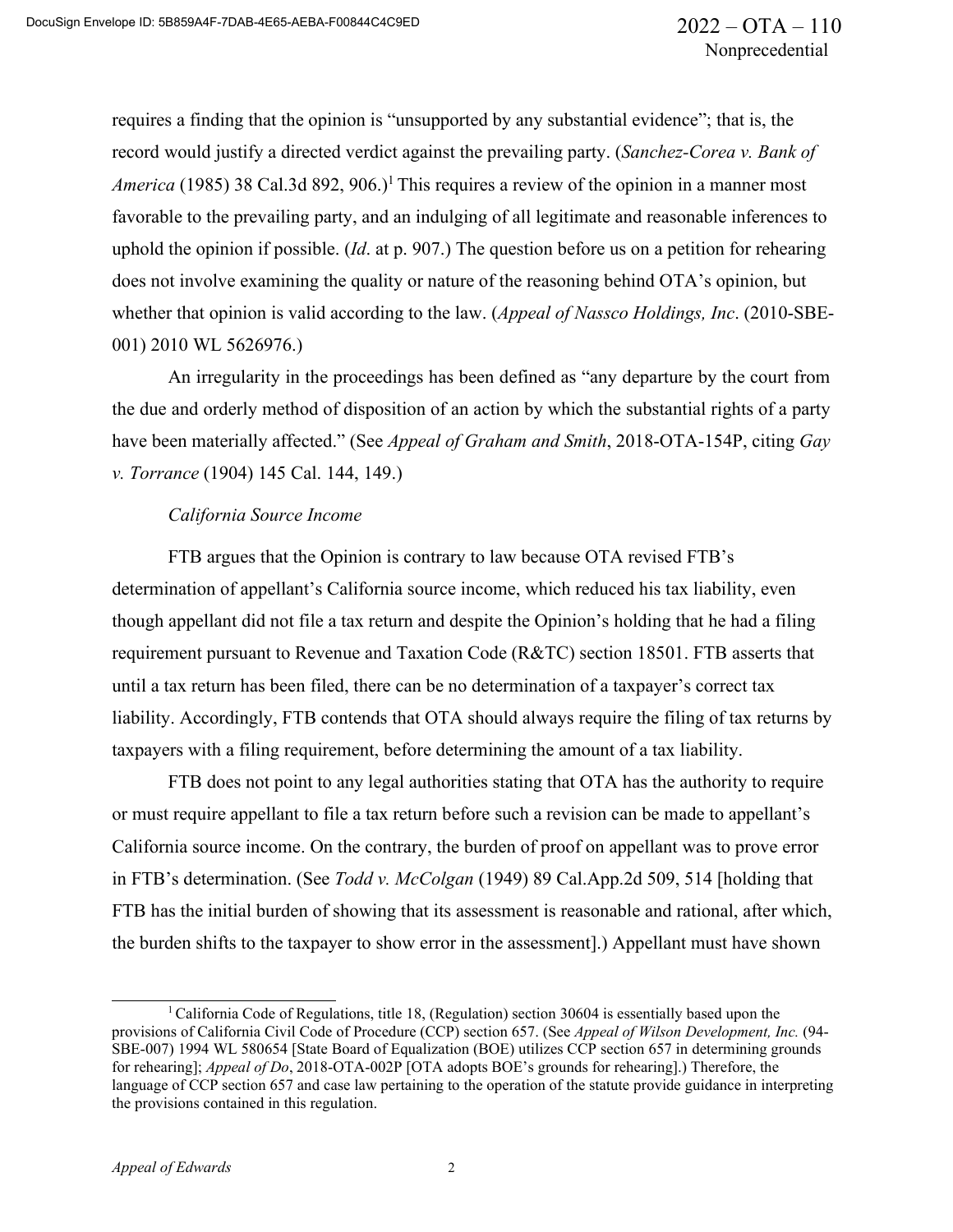error in FTB's determination by a preponderance of evidence. (Cal. Code Regs., tit. 18, § 30219(c).) Appellant could rebut FTB's presumption of correctness by providing credible, competent, and relevant evidence. (*Appeal of GEF Operating, Inc*., 2020-OTA-057P.) The law does not require that appellant provide a tax return as a preliminary matter for OTA to determine the correct amount of appellant's California source income. OTA's only power is to determine the correct amount of the taxpayer's California income tax liability. (*Appeals of Dauberger, et al*. (82-SBE-082) 1982 WL 11759.) FTB argues that appellant should be liable for the entire assessment because he did not file a return, despite documentation showing that appellant's California source income was less than the amount determined by FTB. However, we conclude that OTA may not disregard evidence establishing a reduction in a proposed deficiency solely because appellant has not filed a tax return for the year at issue.

FTB asserts that California employs a system of voluntary taxpayer compliance, as described in the California Taxpayer Bill of Rights (TBOR), under R&TC sections 21001 through 21028. FTB argues that, by reducing appellant's liability without the filing of a return, OTA is condoning the refusal to file despite the existence of a filing requirement, thereby undermining the system of voluntary taxpayer compliance. Similarly, FTB asserted in its briefing on the underlying Opinion that "this appeal is not the appropriate forum to audit appellant and his related entities' books and records, or to apportion income." However, FTB's regulations do not require appellant to submit a tax return in order for California source income to be determined. Instead, the regulations provide that appellant may provide evidence, such as books and records, to rebut FTB's presumption and show the location of the benefit of the services for purposes of apportioning income. (Cal. Code Regs., tit. 18, § 25136-2(c)(2).)<sup>2</sup>

California Code of Regulations, title 18, (Regulation) section 25136-2(c)(2) states that, in determining the sales factor, the location where the benefit is received can be determined from cascading rules examining, for example, contracts, books and records, customer billing address, or from a reasonable approximation. The regulation states that, to the extent the location of the

<sup>2</sup> As stated in the original Opinion, Regulation section 25136-2 is applicable to appellant pursuant to Regulation section 25136-2(f), which states that, if a nonresident is a shareholder of an S corporation which carries on a unitary business, trade or profession within and without this state, the amount of the nonresident's pro rata share of S corporation income derived from sources within this state shall be determined in the same manner as if the S corporation were a partnership, which, as described under Regulation section 17951-4(d)(1), includes applying the Uniform Division of Income for Tax Purposes Act (the UDITPA), as codified in R&TC sections 25120-25139.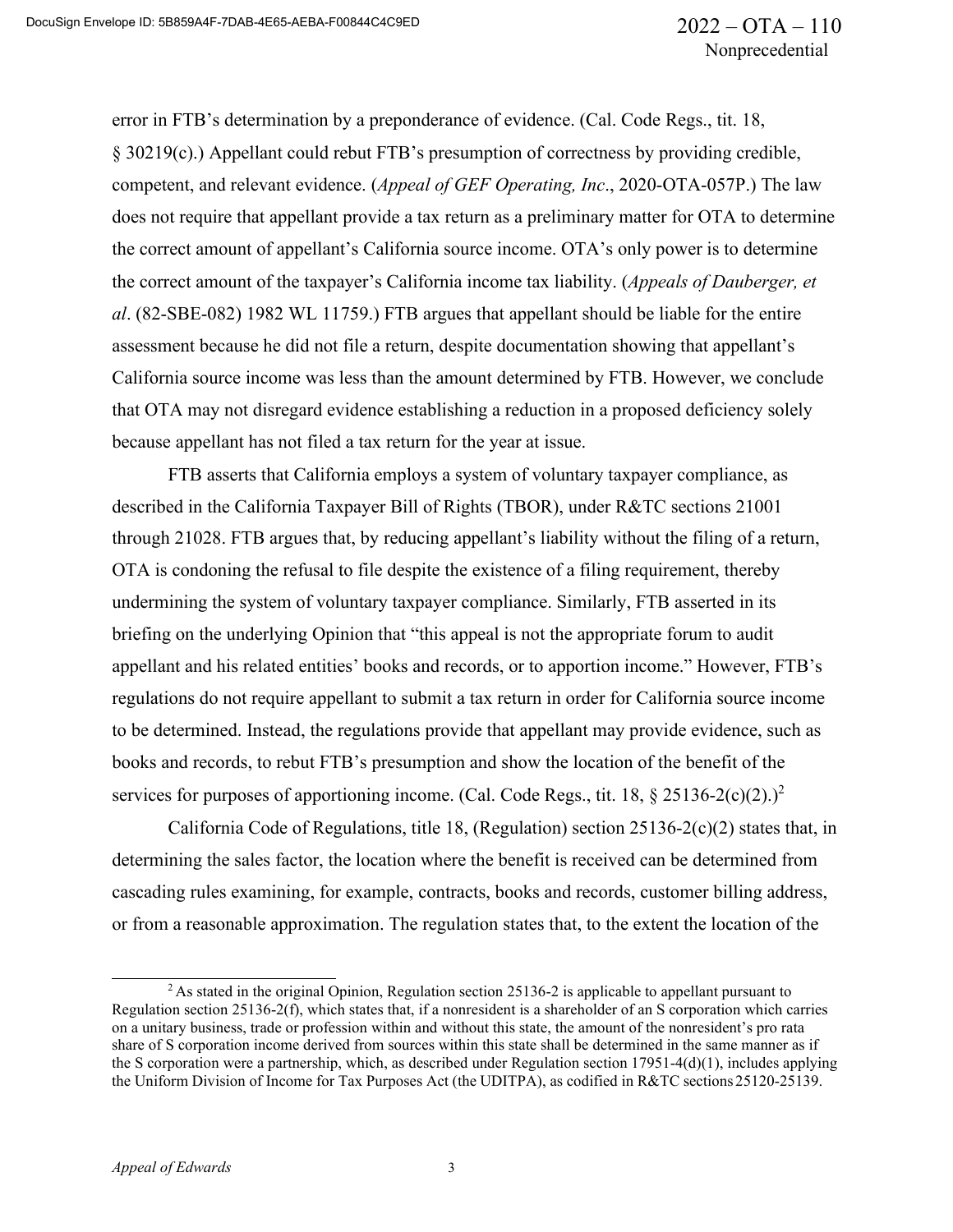benefit of the services is indicated by the first cascading rule, a rebuttable presumption is created that may be overcome based on a preponderance of evidence, which is broadly defined and also does not include a specific tax return requirement. (Cal. Code Regs., tit. 18, § 25136- 2(c)(2)(A).) Therefore, FTB's own regulations provide evidentiary requirements contrary to the requirements proposed by FTB in its PFR without any supporting legal authorities.<sup>3</sup>

We note that the Opinion determined that appellant has a filing requirement and also acknowledged that taxpayers must file a return to receive certain benefits, such as with regard to itemized deductions.4 We also note it has been held that taxpayers are not in a good position to criticize FTB's estimate of their liability when they fail to file a required return and, in addition, subsequently refuse to submit information upon request. (*Appeals of Dauberger et al.*, *supra*.) However, there is no legal authority to support FTB's contention that OTA was precluded here from making its determination because a return had not been filed. Here, appellant was unclear as to whether he had a filing requirement and was cooperative and provided supporting documentation. Appellant submitted documentation establishing that FTB's determination of appellant's California taxable income included income sourced outside of California and that the determination should be revised. In addition, FTB does not argue that OTA's reduction to California source income was contrary to the apportionment rules of the Uniform Division of Income for Tax Purposes Act (the UDITPA), as codified in R&TC sections 25120-25139. Accordingly, OTA properly determined that appellant's California source income (and thus the resulting tax liability) should be revised.

<sup>&</sup>lt;sup>3</sup> We note that, while FTB asserts that a return must be filed before OTA can apportion income, income must be apportioned so it can be determined whether the income in question is California source income and whether appellant has a California filing requirement. Thus, OTA could not require appellant, who argues he has no filing requirement, to file a return as a preliminary matter before apportioning income, as the determination of whether he has a filing requirement can only come after apportioning income to determine the amount (if any) of appellant's California source income.

<sup>&</sup>lt;sup>4</sup> See R&TC section 17073(a), applying Internal Revenue Code section  $63(e)(1)-(2)$  [no itemized deduction shall be allowed unless the election is made on the taxpayer's return].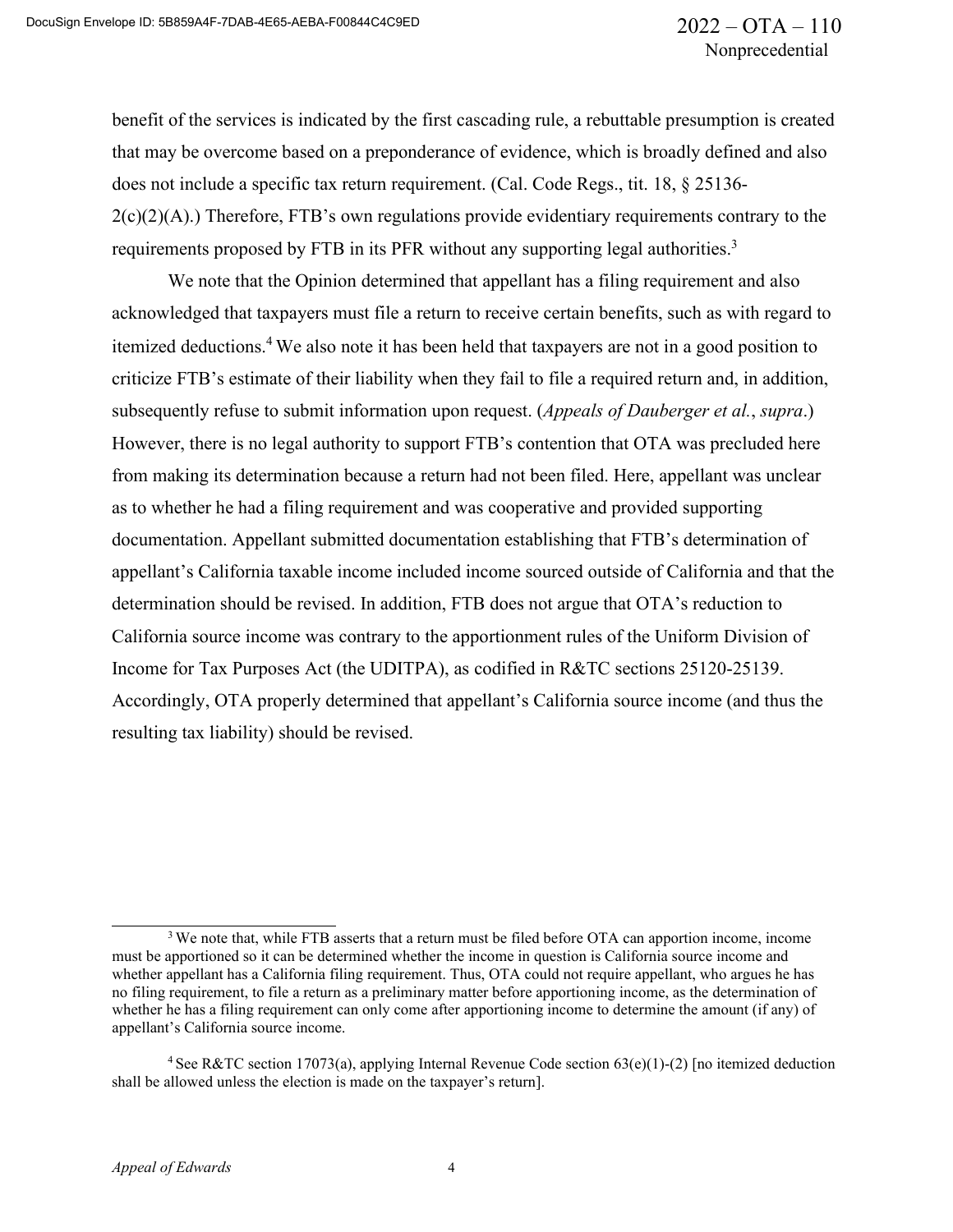FTB notes that the Opinion quoted the TBOR in its discussion concluding that appellant was not required to file a tax return in order to reduce his tax liability.<sup>5</sup> FTB argues that there was an irregularity in the proceedings because it was not given the opportunity to address this issue, but had it been allowed to do so, it would have raised the "truly problematic nature of allowing a taxpayer to apportion income when no return has been filed and that, without a return, there is insufficient information to accurately apportion income."6

In this case, the matter was discussed by FTB in more than one brief. For instance, FTB stated that "[a]ppellant may not use the appeals process to avoid filing a tax return for which he is legally obligated. Instead, if appellant disagrees with [FTB's] assessment or any portion thereof, he must file a tax return." Furthermore, FTB acknowledged that appellant had non-California source income during the briefing process, but asserted that appellant had not filed a return, so no adjustments could be made. FTB stated that some invoices indicated services outside of California, but because at least three of the invoices indicated service charges related to California totaling at least \$25,945.86, then the entire distributive share income totaling \$411,133 should be presumed to be California source income. Specifically, FTB asserted during briefing that, while certain documentation indicated that "the benefit of his services was received in London," "at least three of the invoices previously provided by appellant refer to Citrix Anaheim [California]." FTB then stated that "the benefit of the services referred to in those invoices was received in California…" and "[t]herefore, the distributive share received by appellant is considered California source income…."

Thus, FTB acknowledged that appellant had both California and non-California source income, but also asserted that the entire distributive share was California source income, and that appellant must file a return to show otherwise. Accordingly, whether appellant was required to file a tax return to reduce his tax liability was already discussed during the original briefing process, as it was an issue raised by FTB, and the matter was addressed by OTA. As stated in

 $5$  The relevant quote from the Opinion is as follows: "The Legislature further finds and declares that the purpose of any tax proceeding between the Franchise Tax Board and a taxpayer is the determination of the taxpayer's correct tax liability. It is the intent of the Legislature that, in the furtherance of this purpose, the Franchise Tax Board may inquire into, and shall allow the taxpayer every opportunity to present, all relevant information pertaining to the taxpayer's liability." (R&TC, § 21002.) The quote was provided to support the statement in the Opinion that we may not disregard evidence and argument that would reduce the proposed deficiency only because appellant has not filed a tax return.

<sup>6</sup> We note that, except for reimbursement claims under R&TC section 21013, we have no jurisdiction to decide matters based on alleged violations of the TBOR. (*Appeal of Jacqueline Mairghread Patterson Trust*, 2021- OTA-187P.)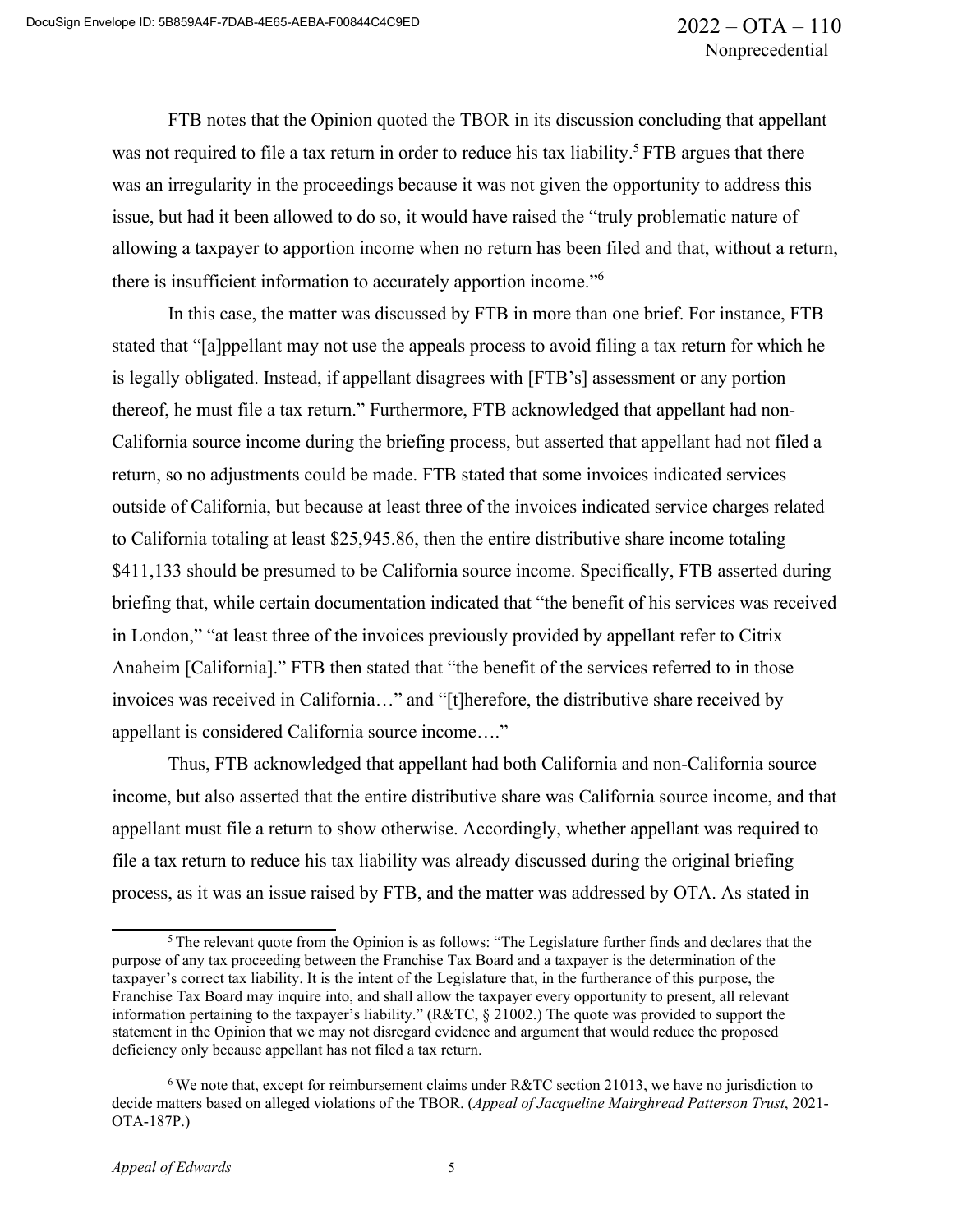the Opinion, just because the evidence showed that a portion of FTB's original determination was correct, does not mean that the entirety of FTB's determination should be upheld unless and until appellant files a California return. In conclusion, FTB has not established that the Opinion was contrary to law or that there was an irregularity in the proceedings.

## *Demand Penalty*

FTB argues that the Opinion is contrary to law because the interpretation and application of Regulation section 19133 was contrary to law. FTB issued a 2013 Demand for Tax Return to appellant on May 5, 2015, but appellant did not provide a response. Therefore, the Opinion examined whether the prerequisites of Regulation section 19133(b) were satisfied. For the 2012 tax year, FTB issued a Demand for Tax Return on June 17, 2014, and a Notice of Proposed Assessment (NPA) on August 25, 2014. For the 2011 tax year, FTB issued a Request for Tax Return on March 13, 2013, and an NPA on May 13, 2013. The Opinion determined that, because the 2011 and 2012 NPAs were not issued "during" the four tax years prior to 2013 (i.e., during 2012, 2011, 2010, or 2009), the prerequisites of Regulation section 19133(b) were not satisfied, and the demand penalty was to be abated.

The underlying Opinion in this appeal was issued on February 1, 2021. However, on March 4, 2021, OTA issued the precedential Opinion *Appeal of Jones*, 2021-OTA-144P (*Jones*). As with the underlying Opinion in this appeal, *Jones* involved the application of Regulation section 19133(b). While both opinions addressed the same regulation and language therein, as the regulation has not been altered, *Jones* provided an interpretation of the regulation that differed from the interpretation applied in the underlying Opinion of this appeal. Specifically, *Jones* held that Regulation section 19133(b) should be interpreted to be consistent with Example 2 of the regulation, which allows for imposition of the penalty when the NPAs were issued "for" (not "during") one of the four tax years prior to the current tax year. Prior to *Jones*, there was no precedential OTA opinion (or court opinion) on the issue of interpreting Regulation section 19133.

In the present appeal involving the 2013 tax year, the appeal record includes NPAs issued to appellant for the 2011 and 2012 tax years after FTB issued a Request for Tax Return and Demand for Tax Return, respectively. As previously noted, *Jones* held that the penalty is properly imposed under the regulation when an NPA is issued "for" one of the four tax years prior to the current tax year. Therefore, the interpretation of the regulation in *Jones* is material to